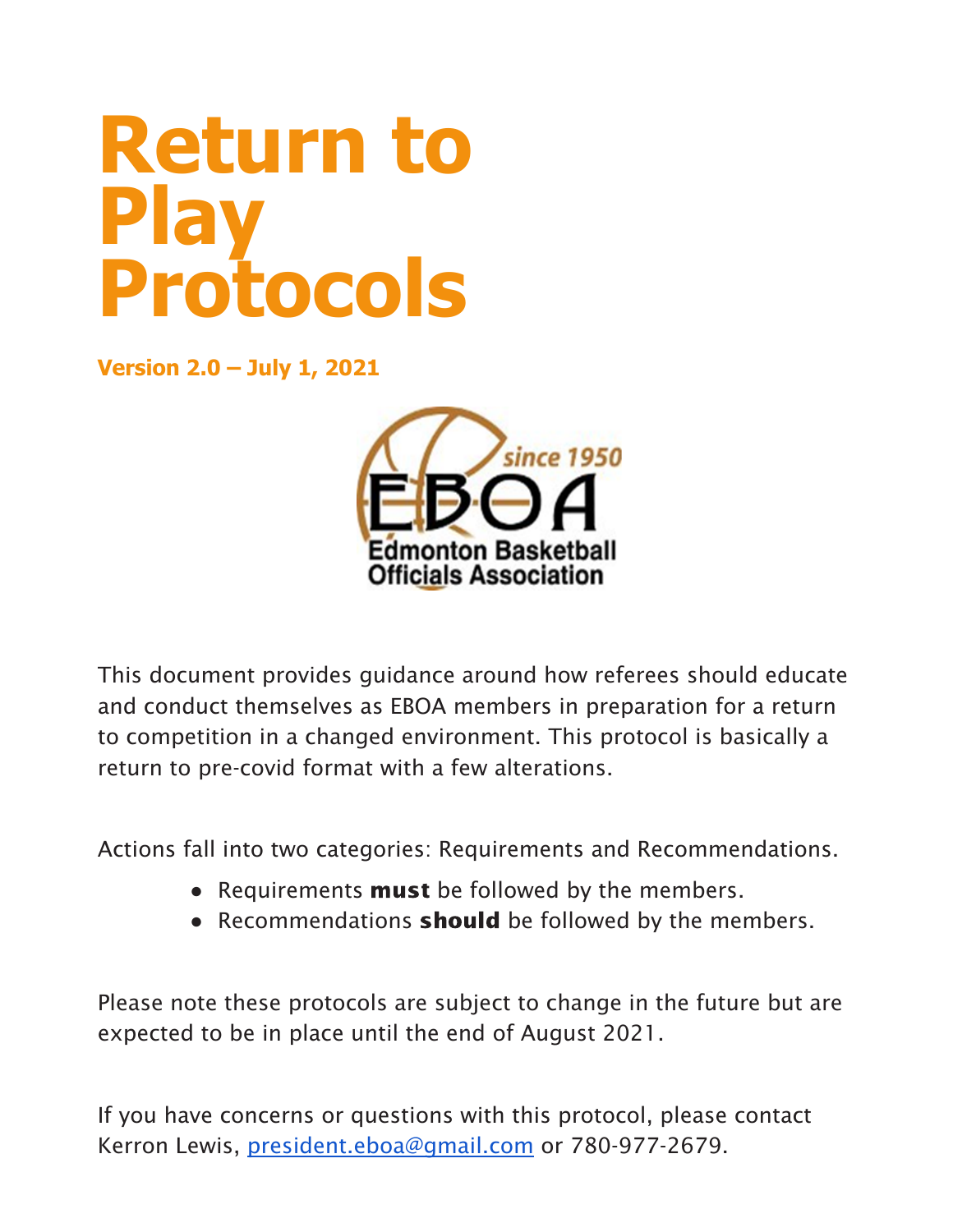

### REQUIREMENTS

- Follow local health authority restrictions. Do not leave home or agree to officiate if you are feeling unwell or have any signs or symptoms of COVID-19, or have been close contact with someone who tested positive. Notify your respective assignor and the Director of Assigning as soon as possible.
- Change rooms may not be available at most facilities. Come dressed for your games (Note: shorts are permitted during summer competition). Change your footwear after you have entered the facility.
- Follow any and all facility-specific rules/restrictions. This may include wearing a mask in some situations.
- Ensure you coordinate where you will meet your partner at the site.
- All games will follow the FIBA rules and mechanics. No modification.
- Designated chairs will be available for officials.

#### RECOMMENDATIONS

- You are encouraged to enter the facility no earlier than 15 minutes prior to the start of any assignment and leave promptly following your game(s).
- Carry your own personal sanitizing equipment (hand sanitizer, wipes etc).
- Physical contact between EBOA members is not recommended.
- Whistle pouches are available for members to use at their discretion.
- A designated table official should sanitize the ball to have it ready to be switched back in at the next time-out or interval of play. The game organizer should supply the cleaning and sanitizing tools for the balls.
- Referees are encouraged to use their voices instead of the whistle to communicate in a dead ball period.
- Have fun! We should all be excited to get out on the floor and referee.